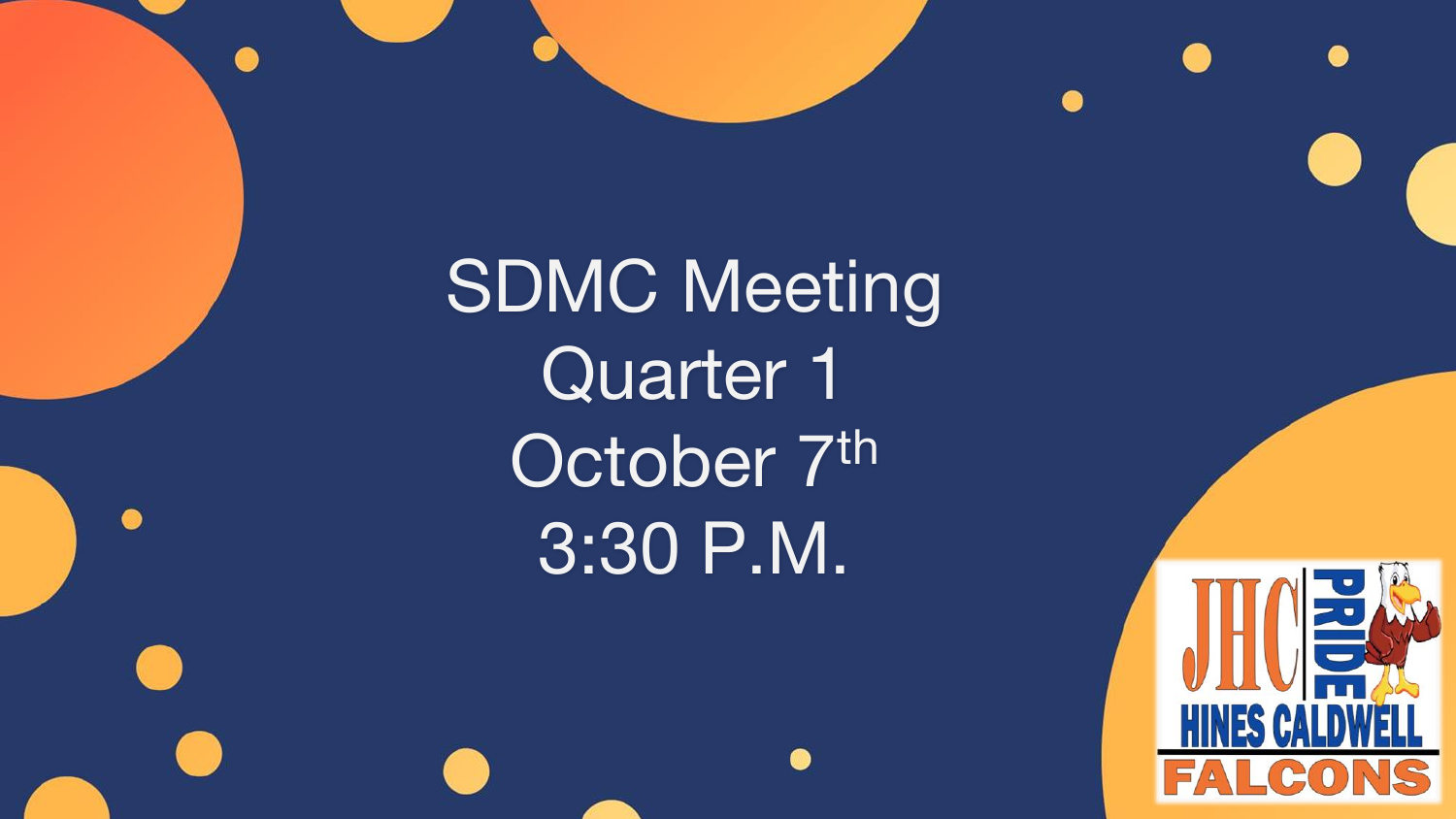# Agenda

- Welcome and Introductions
- What is SDMC?
- Scheduled Meeting Dates
- What's New?
- Budget Updates
- Attendance Impact
- School Improvement Plan
- Questions and Concerns

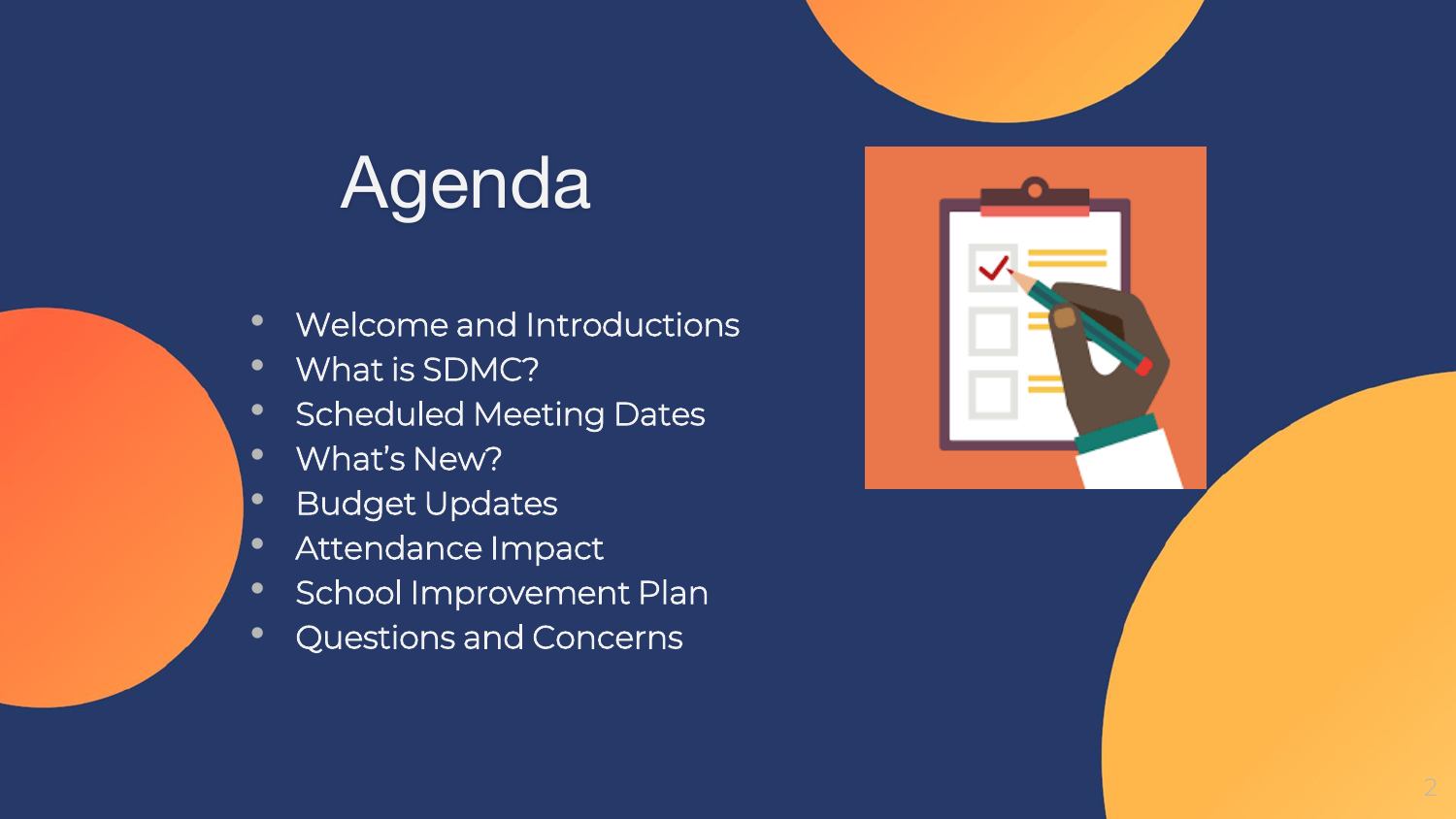# What is SDMC?



- Shared Decision-Making Committee
- The Shared Decision-Making Committee (SDMC) at each school reviews the district's educational goals, objectives, and major district wide classroom instructional programs. Each committee shall be designed to involve professional and non-professional staff, parents, community members, and business representatives in establishing academic and other performance objectives of the school for each academic excellence indicator adopted in the Texas Education Code (TEC)
- The committee was designed to establish, monitor, and evaluate goals for budgeting, staffing, curriculum, planning, school organization, staffing patterns, and staff development.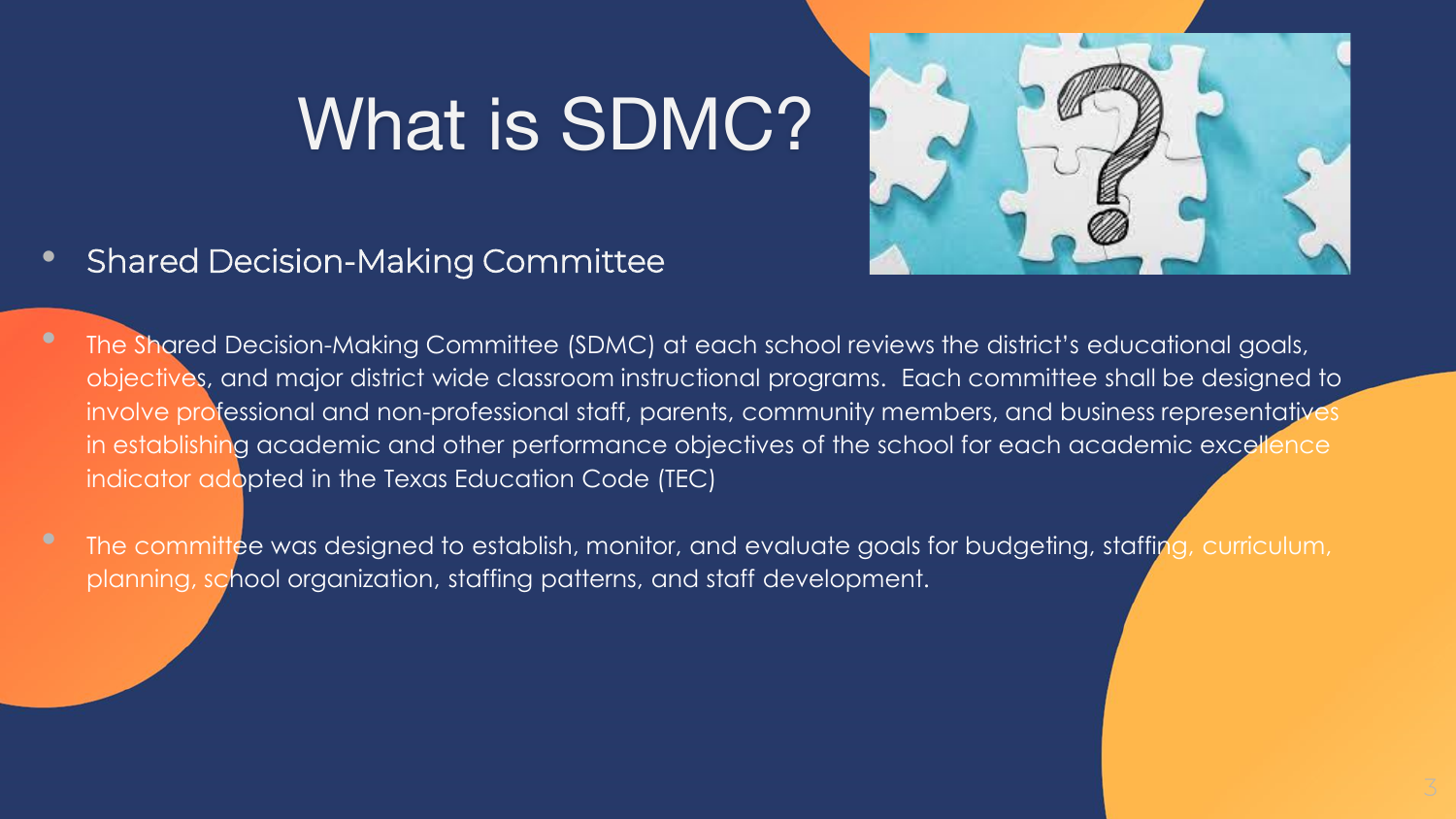#### 2021-2022 JHC SDMC Members

| <b>Member</b>            | <b>Title</b>                  | <b>Position</b>            |
|--------------------------|-------------------------------|----------------------------|
| Darcele Lofton           | <b>School Principal</b>       | <b>Meeting Facilitator</b> |
| <b>Charlene Smith</b>    | <b>Teacher Specialist</b>     | School-Based Professional  |
| Lillian Banks            | <b>PK Teacher</b>             | Classroom Teacher          |
| Perla Maldonado          | 2 <sup>nd</sup> Grade Teacher | <b>Classroom Teacher</b>   |
| <b>Andrea Spears</b>     | 5 <sup>th</sup> Grade Teacher | <b>Classroom Teacher</b>   |
| <b>Marla Davis</b>       | <b>KBC Church Member</b>      | <b>Community Member</b>    |
| Lillie Lacy              | <b>Civic Club Member</b>      | <b>Community Member</b>    |
| Linda Scurlock           | Civic Club Member             | <b>Community Member</b>    |
| Matthew Blackmon         | <b>YMCA</b>                   | <b>Community Member</b>    |
| Shawn Chatman            | <b>School Secretary</b>       | Non-Instructional Staff    |
| Shirley Johnson          | Parent                        | Parent                     |
| Diana Reyes              | <b>Academic Tutor</b>         | Parent                     |
| <b>Martina Babineaux</b> | Parent                        | Parent                     |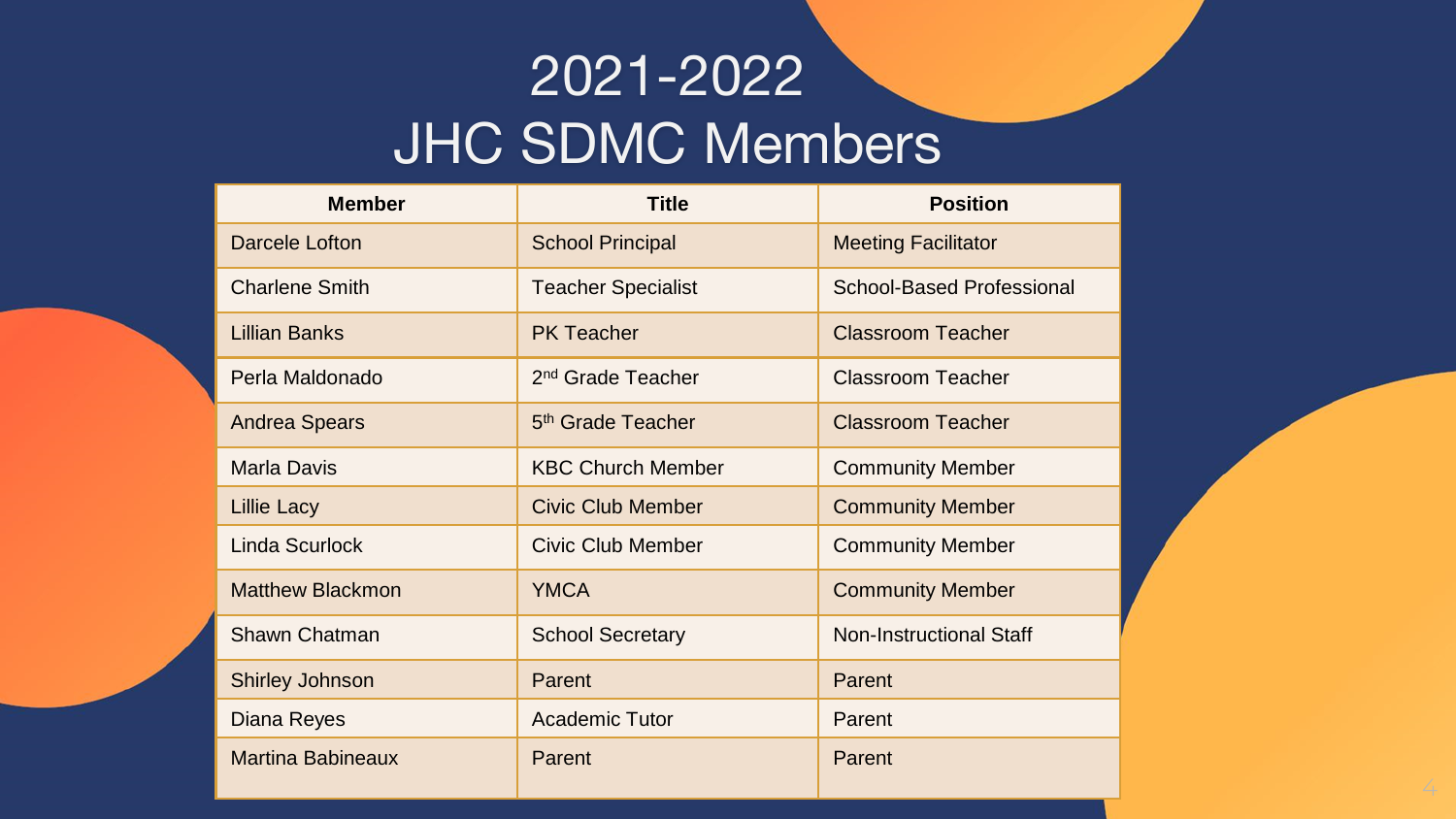#### 2021-2022 Meeting Dates!

- Quarter 1 Meeting : October 7<sup>th</sup> @3:30p.m.
- Quarter 2 Meeting: January 13th @ 3:30 p.m.
- Quarter 3 Meeting: March 10<sup>th</sup> @ 3:30 p.m.
- Quarter 4 Meeting: June 2nd @ 3:30 p.m.

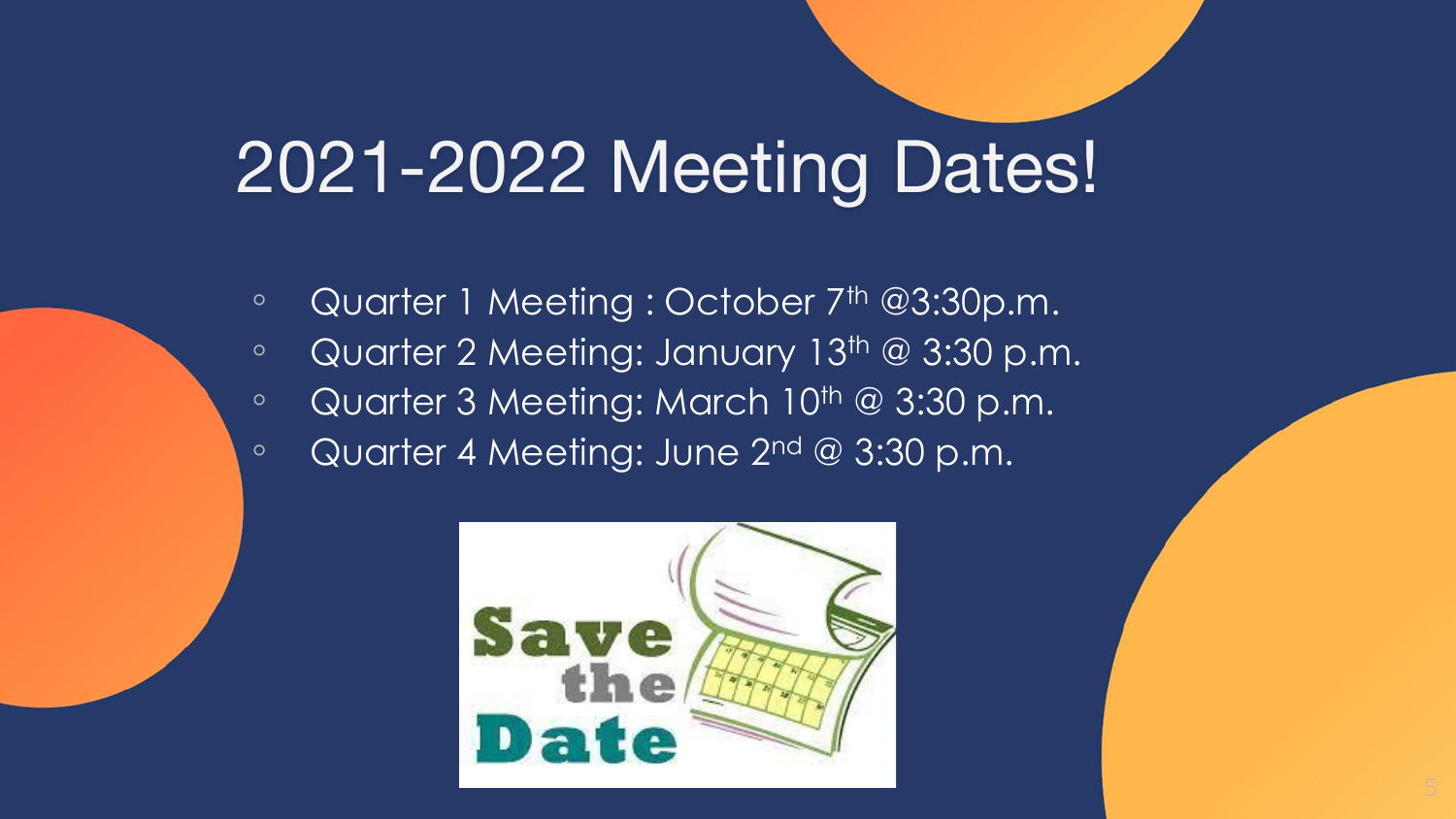

#### What's New!

Elementary Office 1 Assistant Superintendent Julia Dimmit



School Support Officer (SSO) Siomara Saenz-Phillips

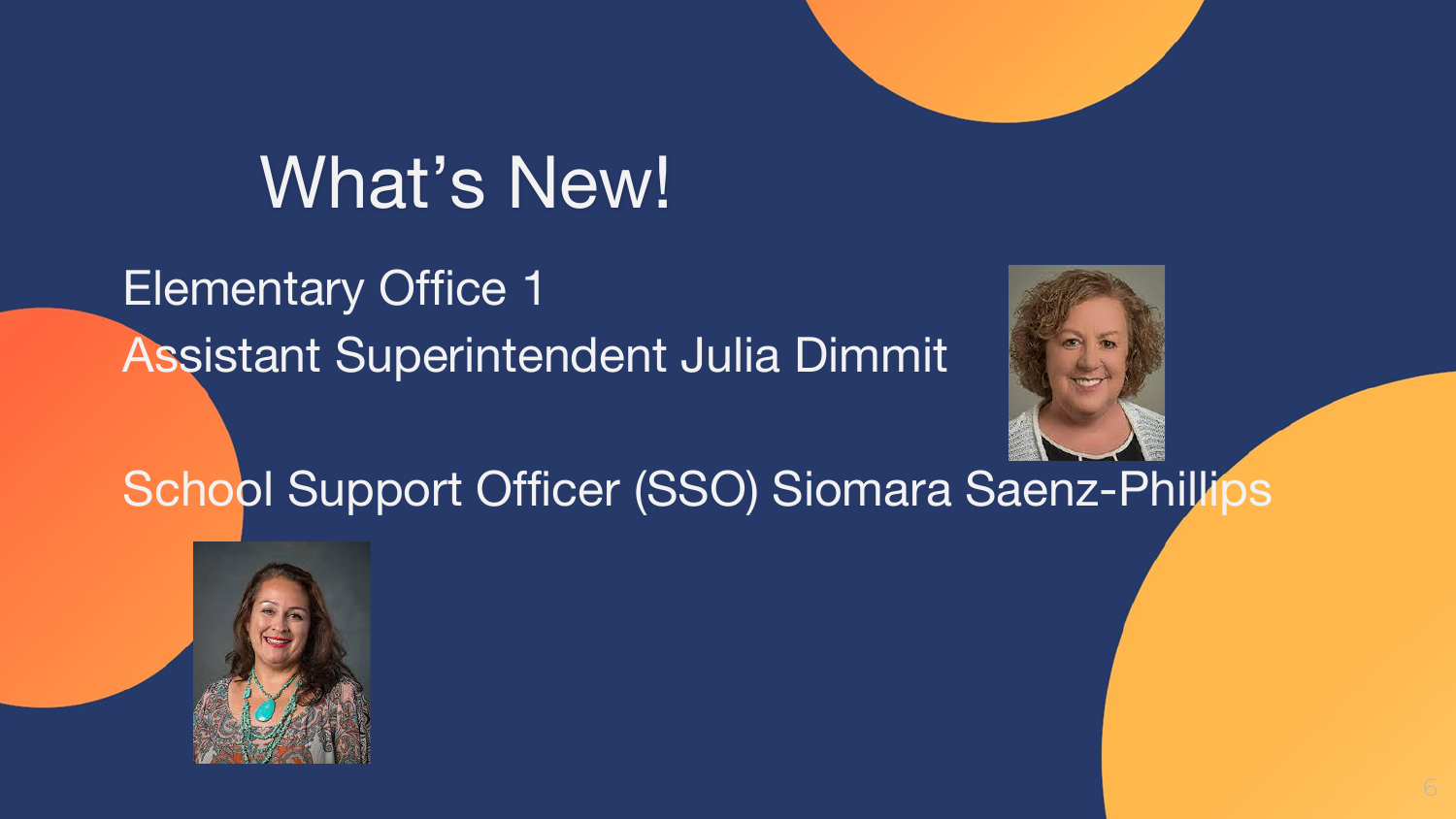## Budget Updates!



- Current Enrollment: 733 Projection: 708 • GF1 (Non-Salary) Funds: 124,684.87
- ESSER Funds: 135, 592.70
- Title I: 46,854.85

•

• PEIMS Snapshot is October 27th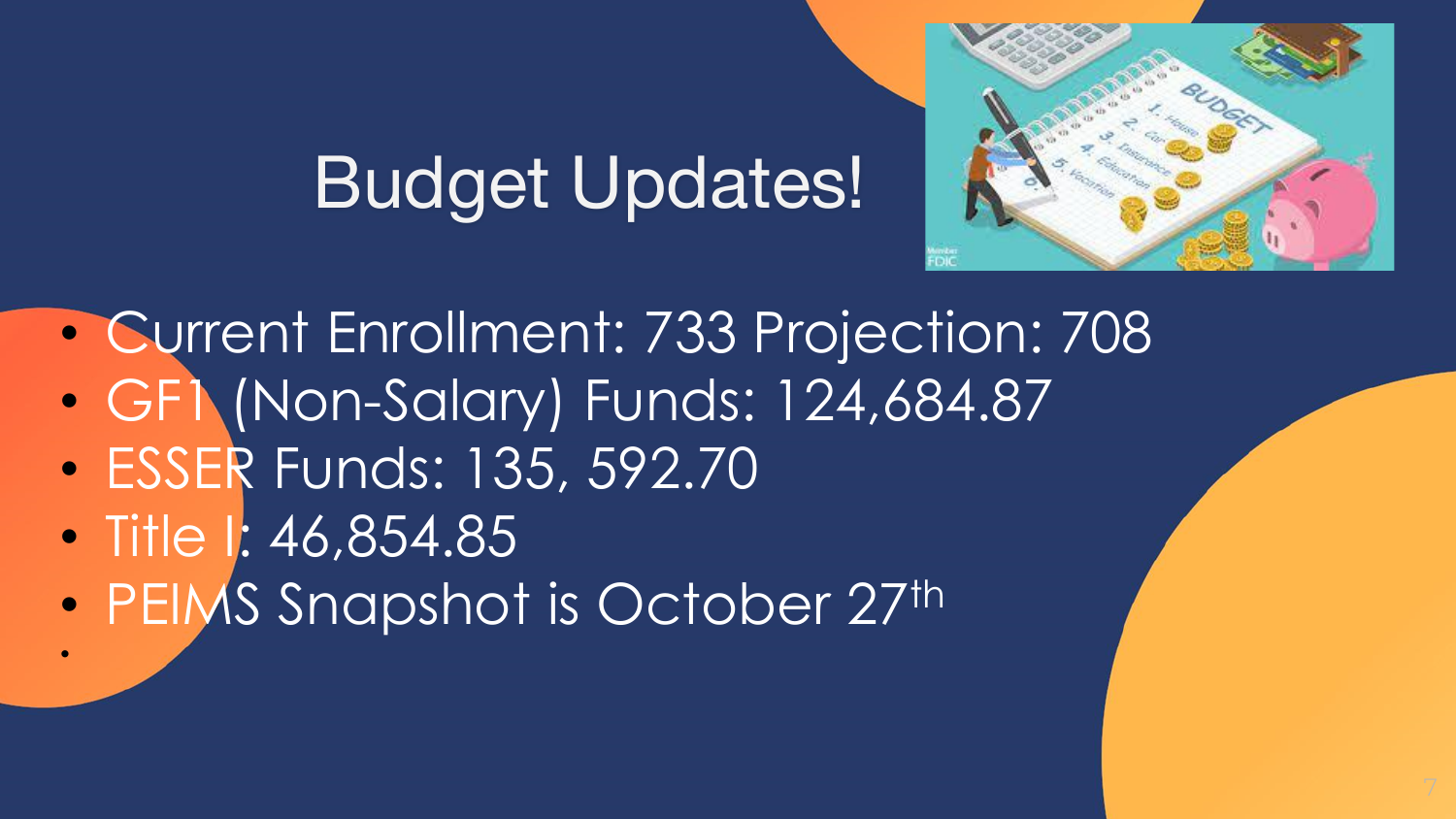#### Attendance Impact!

ADA: 89%

YTD Estimated loss due to student absences: **-53, 127.74**

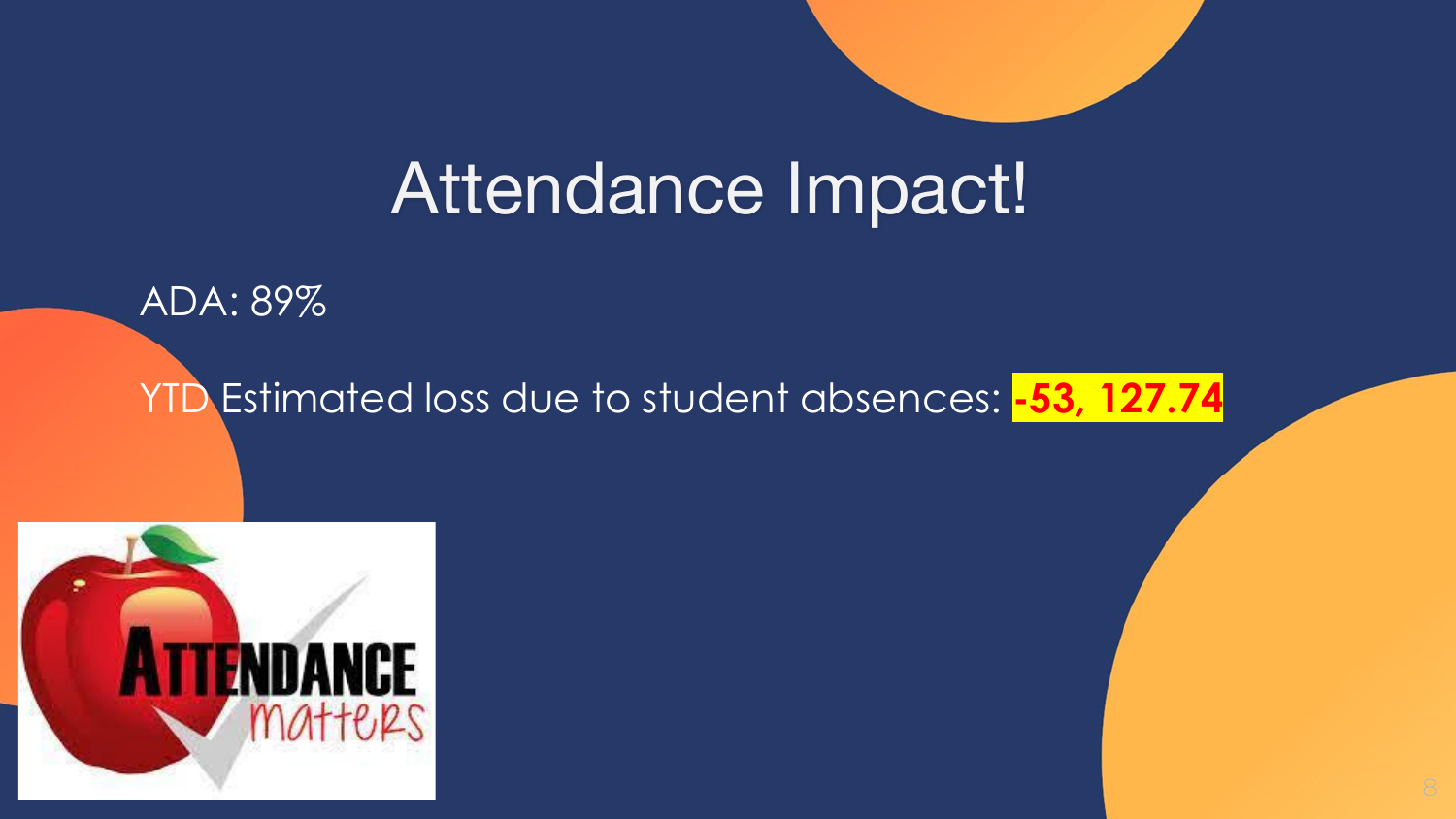## School Improvement Plan!

https://auth.806technologies.com/login/plan4learning

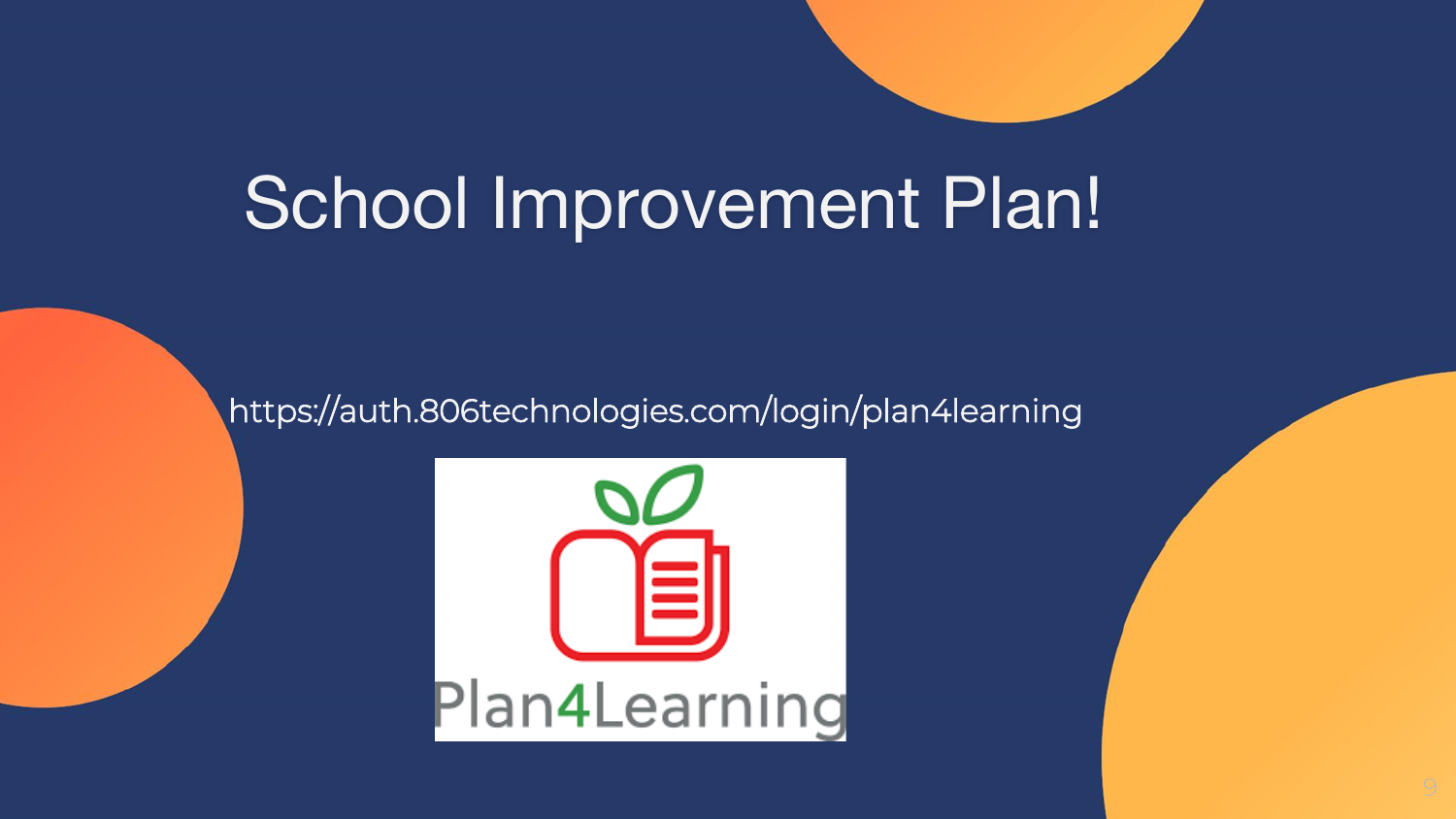### Questions and Concerns